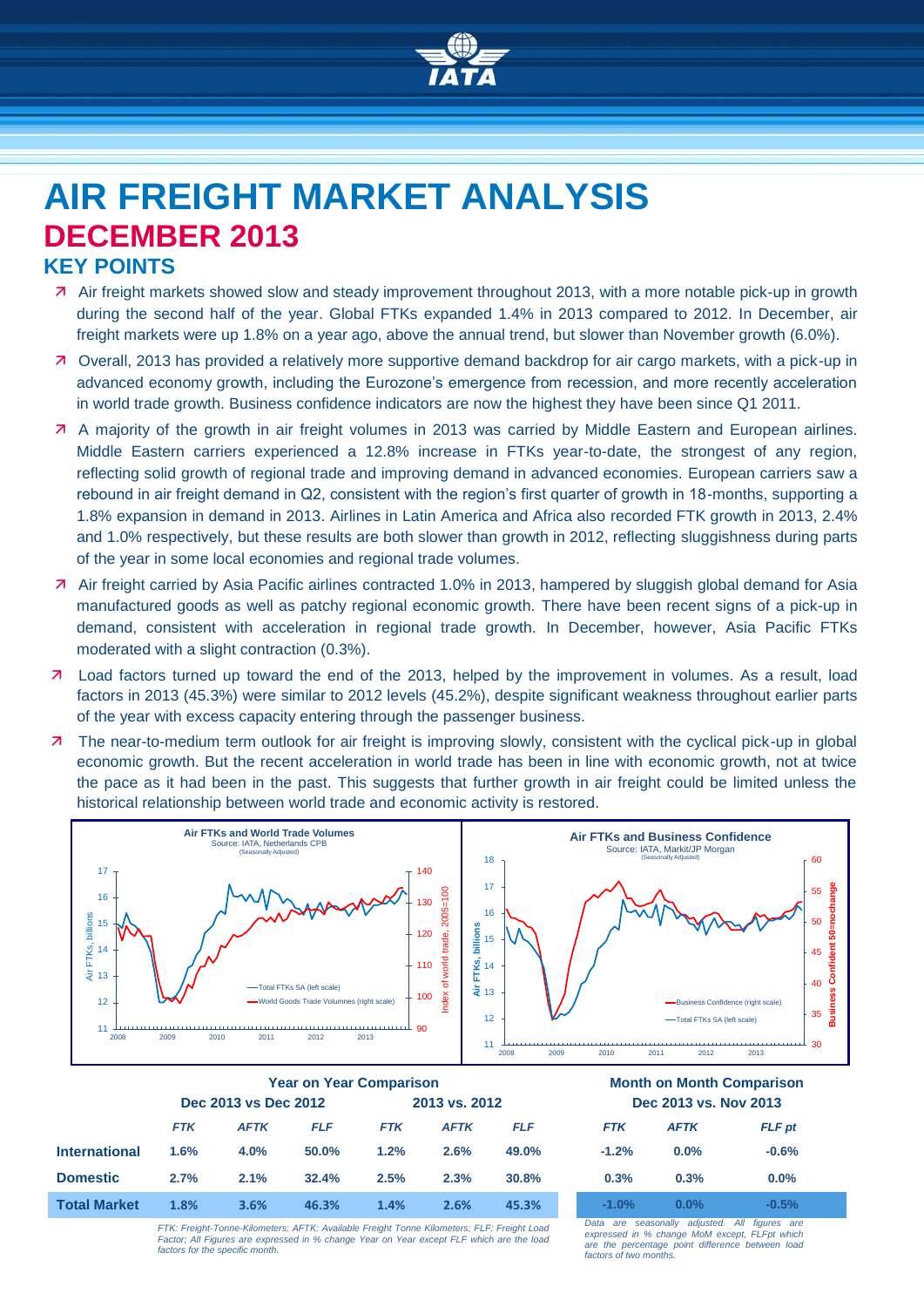

- Air freight markets have shown slow and steady improvement throughout 2013, particularly in the last quarter of the year. Air freight volumes gained in December, up 1.8% compared to a year ago, but at a slower rate than in November (6.0%). Overall, the strength of recent increases has helped air freight rise 1.4% in 2013 compared to 2012.
- 7 The growth trend in global air freight, as shown in the first chart above, reveals solid acceleration in volumes in Q4 2013, preceded by steady improvements throughout most of the year before that. Over the month there was moderation in volumes in December after the strong rise in November. In December compared to November, the global air freight market contracted 1.0%, but volumes remain at an improved level, the second-highest they have been since Q1 2011.
- A majority of the growth in air freight volumes in 2013 was carried by Middle Eastern and European airlines. Middle Eastern carriers experienced a 12.8% increase in FTKs year-to-date, the strongest of any region. Carriers in the Middle East have benefited from improvements in advanced economies, including better demand in Europe, as well as solid economic and trade growth of nations in the Gulf. The trend is likely to continue with indicators showing strong increases for exports orders in the United Arab Emirates, which bodes well for continued growth in the region's trade volumes.
- European carriers saw a rebound in air freight demand in Q2, consistent with the region's first quarter of growth in 18-months. December performance of European airlines, up 2.9%, is above growth year-to-date (1.8%) maintaining the steady improvements in demand over recent months, consistent with the region's emergence from economic contraction in 2013. Indicators of manufacturing activity in the Eurozone (measured by JPMorgan/Markit) show that Q4 2013 has been the strongest quarter for two and a half years. The outlook is also improving. Eurozone manufacturing activity rose for the seventh successive month in December, largely reflecting momentum in the German economy, where the sector is expanding at a three-year high growth rate. Export orders, which are a leading indicator for world trade growth and demand for air freight, also continue to rise, reaching a high in December not seen since April 2011.
- Airlines in Latin America and Africa also saw volumes expand in 2013, 2.4% and 1.0% respectively, but these results are both slower than growth in 2012, reflecting sluggishness during parts of the year in some regional economies and trade volumes. Airlines in Latin America have seen steady increases in air freight volumes since Q3, after weakness in the first half of the year. Air freight demand has been supported by solid growth in Latin American trade volumes, but also contained by sluggish growth in Brazil, the continent's largest economy. African airlines, similarly, have experienced periods of weak air freight demand throughout 2013. After a solid start to the year, growth in air freight carried by African airlines was weak throughout mid-2013. Over more recent months,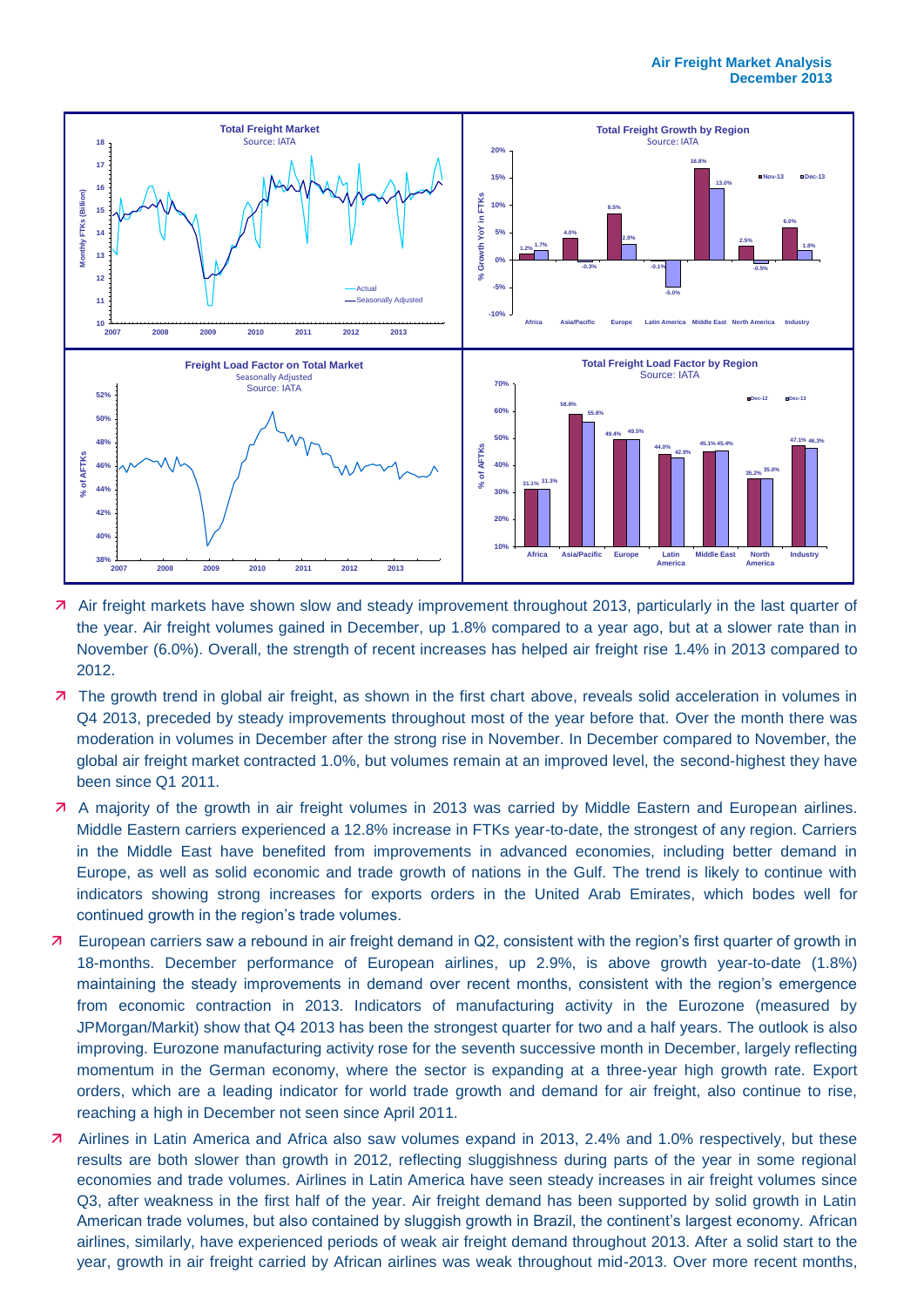there have been signs of slowing growth in regional trade volumes, as well as weakness in major economies like South Africa. Moreover, competition from airlines registered in other regions is intense on important trade routes and lack of adequate infrastructure and political stability continue to hinder growth potential.

- Air freight carried by Asia Pacific airlines, the largest share of global FTKs, contracted 1.0% in 2013. Air freight in this region has been hampered by sluggish global demand for Asia manufactured goods as well as patchy regional economic growth. Over recent months, economic growth in China has picked up and that has benefitted other major Asian export economies. As a result, Asian trade volumes have rebounded after significant declines mid-year. Improving demand for Asian manufactured consumer goods in North America and Europe has also supported the rise in trade and air freight volumes for Asia Pacific carriers. In December, however, Asia Pacific FTKs moderated with a slight contraction (0.3%). Moreover, recent indicators of Chinese economic performance suggest that there is potential for a slowdown in early 2014. Latest indicators show weakening in China's manufacturing sector and new export orders, which does not bode well for regional trade and air freight demand.
- North America was the other region to see a contraction in FTKs in 2013, declining 0.4% compared to 2012. Indicators of business activity in the manufacturing sector have been improving over recent months, recovering from any adverse impacts of the government shutdown in October. But the rates of expansion are significantly slower than they were at the start of 2013, so growth prospects for air freight were slight throughout much of the year. Having said that, recent months have shown a pick-up in US trade volumes, and if that trend continues, there could be some improvement in the demand backdrop.